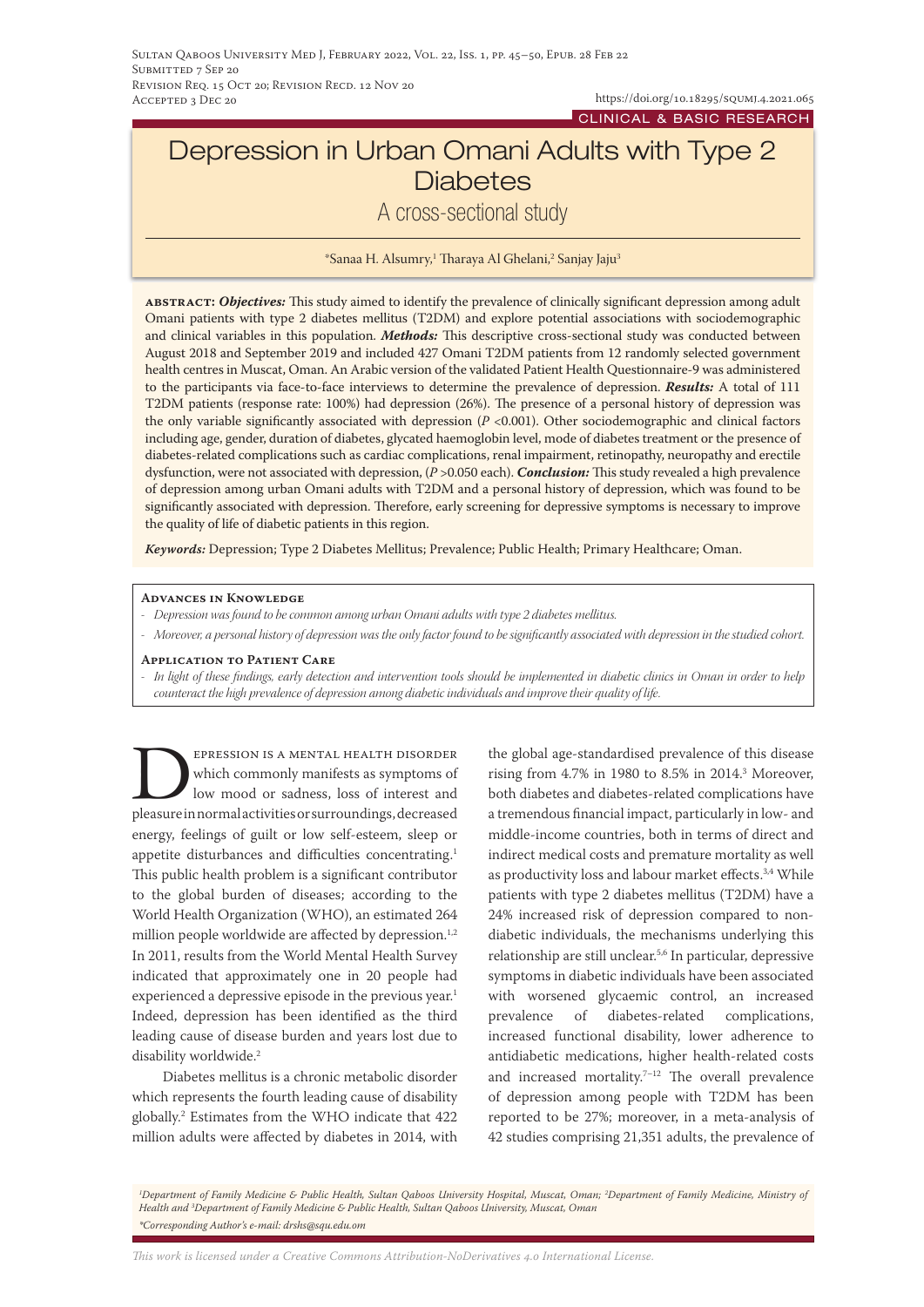major depression in people with diabetes was 11.4%, while the prevalence of clinically significant depressive symptoms was 31%.13

Over the last few decades, the burden of diabetes has risen dramatically in Oman (i.e., from 8.3% in 1991 to  $11.6\%$  in 2000).<sup>14</sup> Alarmingly, the number of individuals living with diabetes in Oman is predicted to further increase by 174% from 128,769 in 2015 to 352,156 in 2050.<sup>15</sup> Depression among those with diabetes would most likely lead to poor adherence to medical treatment, thus further increasing the economic burden of this disease. A previous study showed the overall prevalence of depression to be 8.1% among urban Omani adults attending primary healthcare clinics in Muscat for various reasons; however, while the study highlighted the co-existence of depression with chronic physical illnesses, it failed to show a clear association due to the limited number of subjects with chronic diseases  $(P = 0.19).$ <sup>16</sup> A meta-analysis revealed depression to be a significant comorbidity among a cohort of Arab women with T2DM, including Omanis.17

To the best of the authors' knowledge, no studies have yet been conducted in Oman to identify the prevalence of depression among Omani diabetic patients. Hence, this study aimed to determine the prevalence of depression among a population of Omani adults with T2DM attending randomly selected governmental diabetic clinics in an urban region. Additionally, this study aimed to identify associations between depression and sociodemographic and clinical variables in order to inform the development and implementation of early detection and intervention tools so as to improve the quality of life of this group. As the Ministry of Health in Oman provides free treatment to all citizens, the care of diabetes-related complications represents an increasing financial burden. It is, therefore, imperative to conduct local studies for the benefit of policy-planners to further strengthen measures to tackle the rising impact of non-communicable diseases.

# Methods

This descriptive cross-sectional study was conducted from August 2018 to September 2019 at a random selection of 12 out of 30 governmental primary healthcare centres in the Muscat Governorate, Oman. All patients with T2DM attending the diabetes clinics of these health centres during the aforementioned period were included. However, patients with major mental illnesses and those who were deaf and mute, currently taking antidepressants, pregnant or less than six months postpartum were excluded from the study.

The necessary sample size was calculated to be 384 for a single proportion using nMaster software, Version 2.0 (Department of Biostatistics, Christian Medical College, Vellore, India), based on a documented depression prevalence rate of approximately 50% and at a confidence level of 95% and relative precision of 5%.18 However, in order to account for a presumed non-response rate of 10%, the desired sample size was set at 422.

Data were collected from the patients at the selected health centres during face-to-face interviews performed by several trained research assistants. A previously translated Arabic version of the Patient Health Questionnaire (PHQ)-9 was used to assess the prevalence of depression.<sup>19</sup> The original PHQ-9 is a valid and reliable tool for depression screening which focuses on nine specific symptoms and signs of depression based on criteria proposed by the fifth edition of the Diagnostic and Statistical Manual of Mental Disorders, including loss of interest/ pleasure, low mood/hopelessness, sleeping difficulty, loss of energy, changes in appetite, feelings of guilt/ worthlessness, difficulty concentrating, feelings of being slow/restless and suicidal ideation.<sup>20</sup> In-line with previous research, a cut-off score of ≥10 was considered to indicate the presence of a depressive disorder.21 The information provided by the patients during the face-face interviews was subsequently verified with their medical records and medication lists using the standard electronic healthcare software used in Oman.

Data were analysed using the Statistical Package for the Social Sciences (SPSS), Version 23.0 (IBM Corp., Armonk, New York, USA). As appropriate, Chisquared or Fisher's exact tests were used to compare differences in proportion between groups. A univariate analysis was performed to determine associations between depression and various sociodemographic and clinical variables. All statistical tests were twosided. A *P* value of <0.05 was considered statistically significant.

Ethical approval for this study was obtained from the regional research committee of the Directorate General of Planning and Studies at the Ministry of Health in Muscat (MH-DGSP-14/2018). The purpose of the study was explained beforehand to the patients, all of whom provided written informed consent prior to participation.

# **Results**

A total of 427 patients (response rate: 100%) with type 2 diabetes mellitus (T2DM) were included in the study. According to their total PHQ-9 scores, 111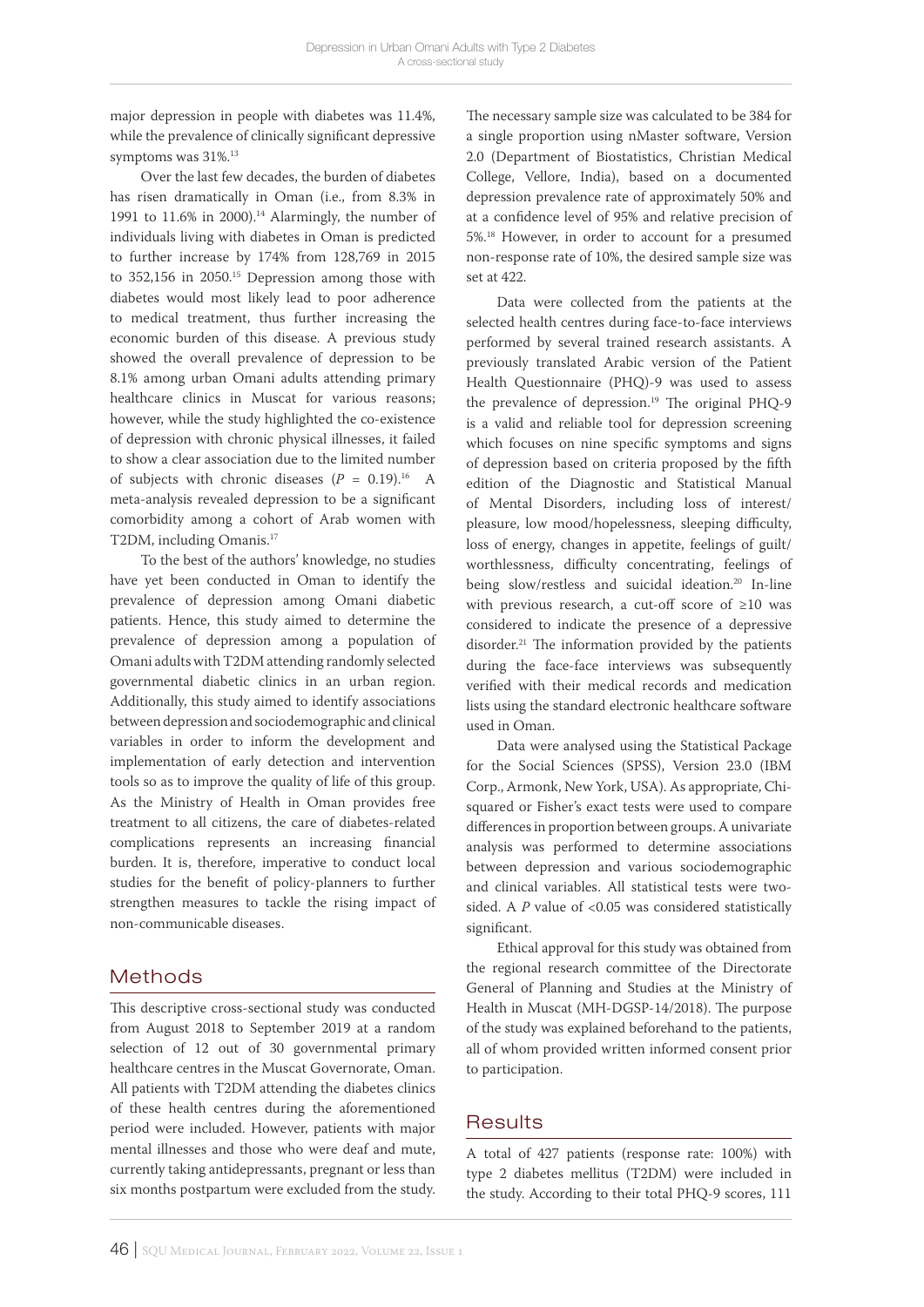

**Figure 1:** Chart showing the prevalence and severity of depression according to gender among urban Omani adults with type 2 diabetes from Muscat Governorate, Oman  $(N = 427)$ .

patients (26%) were found to have depression, while 316 (74%) were not depressed. Among those who were depressed, 55 (49.5%) were male and 56 (50.4%) were female, whereas 152 (48.1%) were male and 164 (51.9%) were female in the non-depressed group [Figure 1].

Depression was most prevalent among those aged 30–40 years and least prevalent among those aged 51–60 years (36.2% versus 21.3%). However, the presence of a personal history of depression was the only variable significantly associated with depression (*P* <0.001). No significant associations were observed between other sociodemographic characteristics and depression, including gender  $(P = 0.79)$  or age  $(P = 0.056)$ [Table 1].

In terms of clinical characteristics, the rate of depression was highest among patients who had had diabetes for more than 10 years (27.5%). However, the difference between the two groups was not statistically significant  $(P = 0.54)$ . Depression was also not significantly associated with diabetes control as measured by the glycated haemoglobin (HbA1C) level  $(P = 0.06)$ . Similarly, no significant associations were noted between depression and other clinical factors, such as the presence of various diabetes-related complications, body mass index or mode of antihyperglycaemic treatment [Table 2].

## **Discussion**

Depression can be reliably diagnosed and treated in primary care settings, with standard treatment consisting of basic psychological support combined with antidepressant medications or psychotherapy, such as cognitive behavioural therapy, interpersonal psychotherapy or problem-solving treatment.<sup>22</sup> However, many primary care patients presenting with multiple disorders including depression often go undiagnosed; moreover, even if depression is recognised, treatment is usually prioritised for other diseases.23 Results from the World Health Survey **Table 1:** Prevalence of depression according to demographic characteristics among urban Omani adults with type 2 diabetes from Muscat Governorate, Oman  $(N = 427)$ 

| Characteristic                                | <b>Total</b> | n(%)                            | $\boldsymbol{P}$                       |       |  |  |  |
|-----------------------------------------------|--------------|---------------------------------|----------------------------------------|-------|--|--|--|
|                                               |              | <b>Depressed</b><br>$(n = 111)$ | <b>Not</b><br>depressed<br>$(n = 316)$ | value |  |  |  |
| Age in years                                  |              |                                 |                                        | 0.056 |  |  |  |
| $30 - 40$                                     | 47           | 17(36.2)                        | 30(63.8)                               |       |  |  |  |
| $41 - 50$                                     | 89           | 29(32.6)                        | 60 (67.4)                              |       |  |  |  |
| $51 - 60$                                     | 127          | 27(21.3)                        | 100 (78.7)                             |       |  |  |  |
| >60                                           | 164          | 38 (23.2)                       | 126 (76.8)                             |       |  |  |  |
| Gender                                        |              |                                 |                                        | 0.79  |  |  |  |
| Male                                          | 207          | 55 (26.6)                       | 152 (73.4)                             |       |  |  |  |
| Female                                        | 220          | 56 (25.5)                       | 164 (74.5)                             |       |  |  |  |
| <b>Education level</b>                        |              |                                 |                                        | 0.92  |  |  |  |
| Illiterate                                    | 181          | 44 (24.3)                       | 137 (75.7)                             |       |  |  |  |
| Primary                                       | 98           | 26(26.5)                        | 72(73.5)                               |       |  |  |  |
| Secondary                                     | 93           | 26(28.0)                        | 67 (72.0)                              |       |  |  |  |
| University and<br>above                       | 55           | 15(27.3)                        | 40 (72.7)                              |       |  |  |  |
| <b>Marital</b> status                         |              |                                 |                                        | 0.64  |  |  |  |
| Single                                        | 19           | 9(47.4)                         | 10(52.6)                               |       |  |  |  |
| Married                                       | 311          | 75 (24.1)                       | 236 (75.9)                             |       |  |  |  |
| Divorced                                      | 23           | 9(39.1)                         | 14 (60.9)                              |       |  |  |  |
| Widowed                                       | 74           | 18 (24.3)                       | 56 (75.7)                              |       |  |  |  |
| Presence of parental consanguinity<br>0.14    |              |                                 |                                        |       |  |  |  |
| None                                          | 261          | 76(29.1)                        | 185 (70.9)                             |       |  |  |  |
| First-degree                                  | 119          | 27(22.7)                        | 92 (77.3)                              |       |  |  |  |
| Second-degree                                 | 47           | 8(17.0)                         | 39 (83.0)                              |       |  |  |  |
| <b>Employment status</b>                      |              |                                 |                                        |       |  |  |  |
| Employed full-<br>time                        | 94           | 25(26.6)                        | 69 (73.4)                              | 0.72  |  |  |  |
| Employed<br>part-time                         | 27           | 10(37.0)                        | 17(63.0)                               |       |  |  |  |
| Unemployed                                    | 9            | 3(33.3)                         | 6(66.7)                                |       |  |  |  |
| <b>Business</b><br>owner                      | 17           | 4(23.5)                         | 13 (76.5)                              |       |  |  |  |
| Housewife                                     | 173          | 40(23.1)                        | 133 (76.9)                             |       |  |  |  |
| Retired                                       | 107          | 29(27.1)                        | 78 (72.9)                              |       |  |  |  |
| Personal history of depression                |              |                                 |                                        | 0.00  |  |  |  |
| Yes                                           | 51           | 33 (64.7)                       | 18(35.3)                               |       |  |  |  |
| No                                            | 376          | 78 (20.7)                       | 298 (79.3)                             |       |  |  |  |
| <b>Family history of depression</b>           |              |                                 |                                        | 0.57  |  |  |  |
| Yes                                           | 39           | 17(43.6)                        | 22(56.4)                               |       |  |  |  |
| No                                            | 388          | 94 (24.2)                       | 294 (75.8)                             | 0.05  |  |  |  |
| Family history of major disability or illness |              |                                 |                                        |       |  |  |  |
| Yes                                           | 64           | 29(45.3)                        | 35(54.7)                               |       |  |  |  |
| No                                            | 363          | 82 (22.6)                       | 281 (77.4)                             |       |  |  |  |
| Regular physical activity                     | 0.098        |                                 |                                        |       |  |  |  |
| Yes                                           | 162          | 42(25.9)                        | 120(74.1)                              |       |  |  |  |
| No                                            | 265          | 69(26.0)                        | 196 (73.9)                             |       |  |  |  |
| <b>Smoking status</b>                         |              |                                 |                                        | 0.11  |  |  |  |
| Smoker                                        | 35           | 13(37.1)                        | 22(62.9)                               |       |  |  |  |
| Non-smoker                                    | 392          | 98 (25.0)                       | 294 (75.0)                             |       |  |  |  |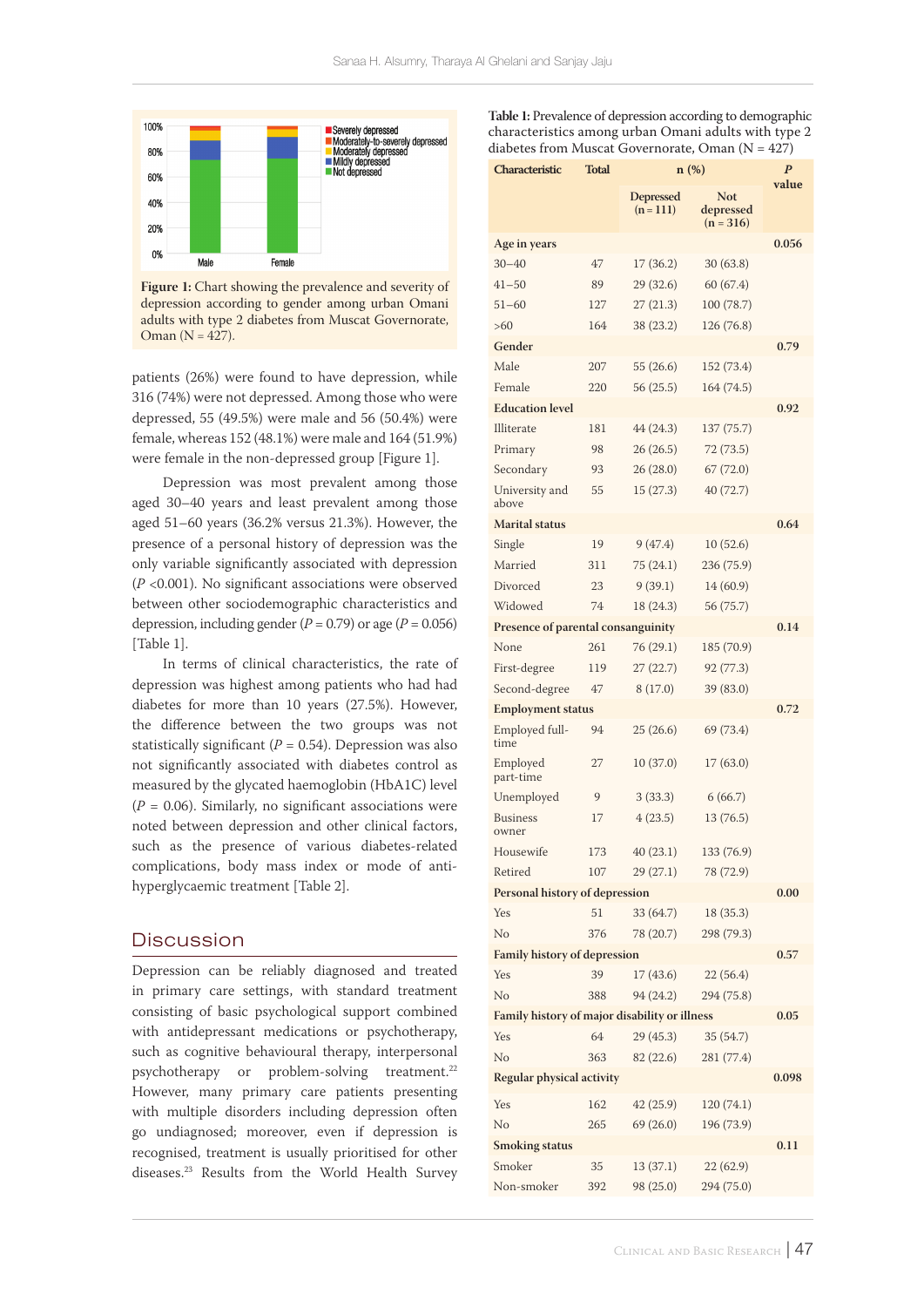**Table 2:** Prevalence of depression according to clinical characteristics among urban Omani adults with type 2 diabetes  $(N = 427)$ 

| Characteristic                            | <b>Total</b> | $n(\%)$                         | $\boldsymbol{P}$                       |       |  |
|-------------------------------------------|--------------|---------------------------------|----------------------------------------|-------|--|
|                                           |              | <b>Depressed</b><br>$(n = 111)$ | <b>Not</b><br>depressed<br>$(n = 316)$ | value |  |
| Duration of DM in years                   |              |                                 |                                        |       |  |
| $\leq$ 1                                  | 31           | 6(19.4)                         | 25(80.6)                               |       |  |
| $1 - 5$                                   | 134          | 35(26.1)                        | 99 (73.9)                              |       |  |
| $6 - 10$                                  | 102          | 26(25.5)                        | 76 (74.5)                              |       |  |
| >10                                       | 160          | 44(27.5)                        | 116 (72.5)                             |       |  |
| HbA1C in %                                |              |                                 |                                        | 0.06  |  |
| $\leq$ 7                                  | 182          | 43(23.6)                        | 139 (76.4)                             |       |  |
| $7.1 - 8.9$                               | 149          | 34 (22.8)                       | 115 (77.2)                             |       |  |
| $\geq 9$                                  | 96           | 34 (35.4)                       | 62(64.6)                               |       |  |
| Body mass index in $\text{kg}/\text{m}^2$ |              |                                 |                                        |       |  |
| < 25                                      | 99           | 25(25.3)                        | 74 (74.7)                              |       |  |
| $26 - 29$                                 | 136          | 30 (22.1)                       | 106 (77.9)                             |       |  |
| >30                                       | 192          | 56 (29.2)                       | 136 (70.8)                             |       |  |
| <b>Mode of DM treatment</b><br>0.24       |              |                                 |                                        |       |  |
| Oral                                      | 314          | 76 (24.2)                       | 238 (75.8)                             |       |  |
| Injection                                 | 39           | 10(25.6)                        | 29 (74.4)                              |       |  |
| Oral plus<br>injection                    | 74           | 25(33.8)                        | 49 (66.2)                              |       |  |
| Complications*                            |              |                                 |                                        |       |  |
| Diabetic foot                             | 14           | 4(28.6)                         | 10(71.4)                               | 0.81  |  |
| Cardiac or<br>vascular                    | 61           | 17(27.9)                        | 44(72.1)                               | 0.72  |  |
| Renal<br>impairment                       | 73           | 21(28.8)                        | 52 (71.2)                              | 0.61  |  |
| Neuropathy                                | 22           | 7(31.8)                         | 15(68.2)                               | 0.52  |  |
| Retinopathy                               | 105          | 28 (26.7)                       | 77 (73.3)                              | 0.86  |  |

*DM = diabetes mellitus; HbA1c = glycated haemoglobin.*

*\*Some participants had no complications while others had more than one complication.* 

confirmed that depression had a stronger negative influence on health status compared to other chronic diseases; as such, the timely diagnosis and treatment of depressive disorders is imperative.24

The current study found the rate of depression to be 26% among adult Omani patients with T2DM attending urban primary health centres. Other studies conducted in the Gulf Cooperation Council (GCC) region have reported similar findings. For instance, Nasser *et al*. reported a comparable rate (33%) among primary care diabetic patients in Bahrain.<sup>25</sup>

Alzahrani *et al*. observed the rate of depression to be 33.8% among 450 patients with T2DM attending primary health centres in western Saudi Arabia, with similar findings reported in central Saudi Arabia (34.8%).26,27 Alarmingly, the prevalence of depression in the present study was more than twice that noted among other urban Omani adults attending primary health clinics (26% versus 8.1%).<sup>16</sup> A meta-analysis also revealed an increased prevalence of depression among diabetic patients compared to the general population (31% versus 11%).13

However, much higher prevalence rates of depression have been reported among other diabetic populations in GCC countries. For instance, in eastern Saudi Arabia, the prevalence of depression among individuals with T2DM was 49.6%, with depression significantly associated with gender, marital status and diabetes-related complications.18 In addition, a study conducted in southern Saudi Arabia reported 37.6% of those with T2DM to be depressed, a finding which was also significantly associated with complications.<sup>28</sup> In contrast, in the United Arab Emirates (UAE), Sulaiman *et al*. found the prevalence of depression or anxiety to be only 12.5% among T2DM patients attending diabetes clinics at primary care centres or hospitals in Sharjah; however, this study utilised the Kessler Psychological Distress scale rather than the PHQ-9 tool to assess mental health status.<sup>29</sup> The differing prevalence rates of depression could be explained by variations in study methods and sample characteristics.

In the current study, various sociodemographic factors—including age, gender, educational level, marital status, monthly income and a family history of major illness—were not found to have a significant influence on the rate of depression. Albasheer *et al*. reported similar findings in Saudi Arabia.28 No significant associations between depression and clinical variables such as diabetes duration were observed in the present study. This is consistent with results reported by studies from eastern and southern Saudi Arabia.<sup>19,28</sup> This could be attributed to cultural, religious and ethnic differences. The current study also showed no significant associations with diabetes control (as represented by HbA1C values) or with diabetic micro- and macro-vascular complications. Similar findings were noted by Albasheer *et al*. in southern Saudi Arabia.28 In contrast, Sulaiman *et al*. found the presence of ocular, vascular and neurological diabetes-related complications such as diabetic retinopathy, glaucoma and diabetic foot disease to be significantly associated with psychological symptoms of depression and anxiety among T2DM patients in the UAE.29 Comparable findings were also reported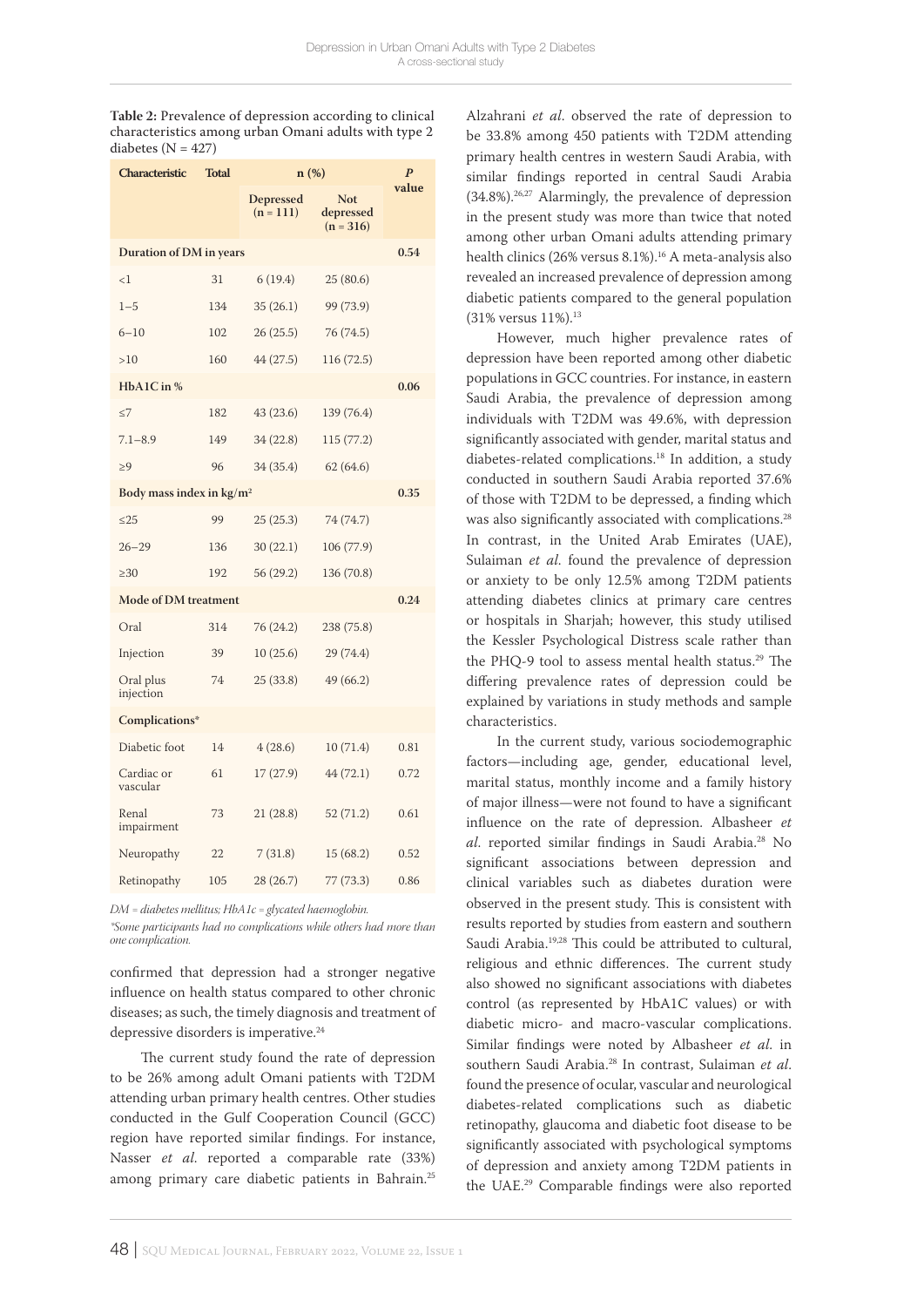by other researchers.<sup>28</sup> This could be explained by the difference in study settings, as primary care centres usually ensure continuity of care and provide specialised diabetes-related services. This level of medical support could help patients adapt more easily to disease complications, thereby potentially lessening the likelihood of depression.

Overall, the presence of a personal history of depression was the only variable significantly associated with depression in the current study. This could point to an effect of inherited genes on the development of depression. However, no significant associations were noted for other potential genetic factors, such as the presence or absence of consanguinity or a family history of depression. As such, further research is required to confirm these findings. In the meantime, early pointof-care screening is recommended to evaluate the occurrence of depressive symptoms among diabetic individuals in Oman in order to improve the quality of life of this patient group.

In terms of limitations, the present study was conducted in a single governorate of Oman, thereby hindering generalisation of the results. Further studies involving additional patients attending primary health clinics in other parts of the country are necessary. Moreover, the PHQ-9 questionnaire used in the study was not the latest version of this tool; nevertheless, this version was used in order to compare findings with previous studies available in the existing literature. Additionally, as a multivariate regression analysis was not conducted, the study could only identify associations between variables and potential confounders could not be ruled out. In addition, while the information provided by the patients during the face-to-face interviews was corroborated with their medical records, it is possible that the findings were subject to self-reporting bias. Finally, all of the subjects consisted of diagnosed T2DM cases with health issues of sufficient severity to involve seeking treatment at a clinic. Additional studies may be necessary to determine whether depression is similarly high among undiagnosed diabetics in the general population or among those with less severe or overt symptoms. Despite these limitations, this study is the first in the country to identify the prevalence of depression among Omani diabetic patients. This information would be of use in the development and implementation of early detection and intervention tools to help counteract the high prevalence of depression in this group.

# Conclusion

In primary care settings, depression among patients with type 2 diabetes mellitus (T2DM) often goes unnoticed and, therefore, untreated. This study revealed a fairly high prevalence of depression among a cohort of urban Omani adults with T2DM, with a personal history of depression found to be the only variable significantly associated with depression in this group. Accordingly, early screening for depressive symptoms is highly recommended in order to improve the quality of life of these patients.

# conflict of interest

The authors declare no conflicts of interest.

#### funding

This study was funded by the Deanship of Research at Sultan Qaboos University (Budget ID: IH25051905).

#### acknowledgements

The authors extend their sincere gratitude to the patients who participated in this study as well as the research assistants for their help in conducting the interviews and collecting data.

### authors' contribution

SHS performed the literature review. SHS and TG collected the data. SJ analysed the results. SHS drafted the manuscript. All authors approved the final version of the manuscript.

# References

- 1. World Health Organization. Depression: A global public health concern. From: www.who.int/mental\_health/management/depr ession/who\_paper\_depression\_wfmh\_2012.pdf Accessed: Aug 2020.
- 2. Global Burden of Disease Collaborators. Global, regional, and national incidence, prevalence, and years lived with disability for 354 diseases and injuries for 195 countries and territories, 1990-2017: A systematic analysis for the Global Burden of Disease Study 2017. Lancet 2018; 392:1789–858. [https://doi.](https://doi.org/10.1016/S0140-6736(18)32279-7) [org/10.1016/S0140-6736\(18\)32279-7](https://doi.org/10.1016/S0140-6736(18)32279-7).
- 3. World Health Organization. Global report on diabetes. From: https://apps.who.int/iris/bitstream/handle/10665/20 4871/9789241565257\_eng.pdf Accessed: Oct 2020.
- 4. Seuring T, Archangelidi O, Suhrcke M. The economic costs of type 2 diabetes: A global systematic review. Pharmacoeconomics 2015; 33:811–31. [https://doi.org/10.1007/s40273-015-0268-9.](https://doi.org/10.1007/s40273-015-0268-9)
- 5. Nouwen A, Winkley K, Twisk J, Lloyd CE, Peyrot M, Ismail K, et al. Type 2 diabetes mellitus as a risk factor for the onset of depression: A systematic review and meta-analysis. Diabetologia 2010; 53:2480–6.<https://doi.org/10.1007/s00125-010-1874-x>.
- 6. Al-Shookri A, Khor GL, Chan YM, Loke SC, Al-Maskari M. Effectiveness of medical nutrition treatment delivered by dietitians on glycaemic outcomes and lipid profiles of Arab, Omani patients with type 2 diabetes. Diabet Med 2012; 29:236–44. [https://doi.org/10.1111/j.1464-5491.2011.03405.x.](https://doi.org/10.1111/j.1464-5491.2011.03405.x)
- 7. Lustman PJ, Anderson RJ, Freedland KE, de Groot M, Carney RM, Clouse RE. Depression and poor glycemic control: A meta-analytic review of the literature. Diabetes Care 2000; 23:934–42. [https://doi.org/10.2337/diacare.23.7.934.](https://doi.org/10.2337/diacare.23.7.934)